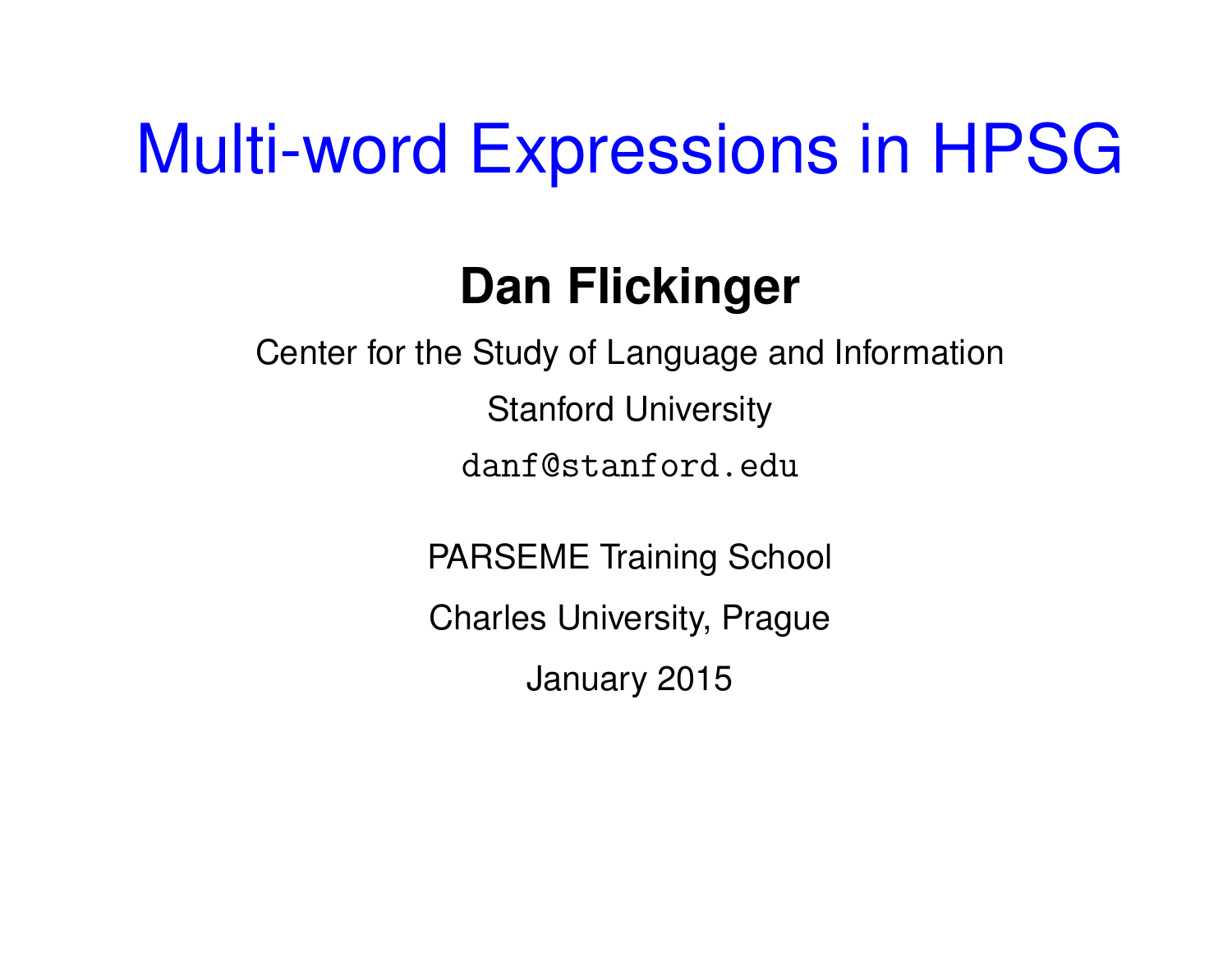#### **Overview for the week**

• Day One

Brief introduction to Head-driven Phrase Structure Grammar Implementation in the English Resource Grammar (ERG) Meaning representation in Minimal Recursion Semantics

• Day Two

Classification of Multi-word Expressions (MWEs) Implementation of MWEs in the ERG Strengths and weaknesses of the approach

• Day Three

Case study of one class of MWEs: idioms with possessives Interactions with other linguistic phenomena and processing Disambiguation challenges

• Day Four

Lab session using the ERG to identify and analyse MWEs

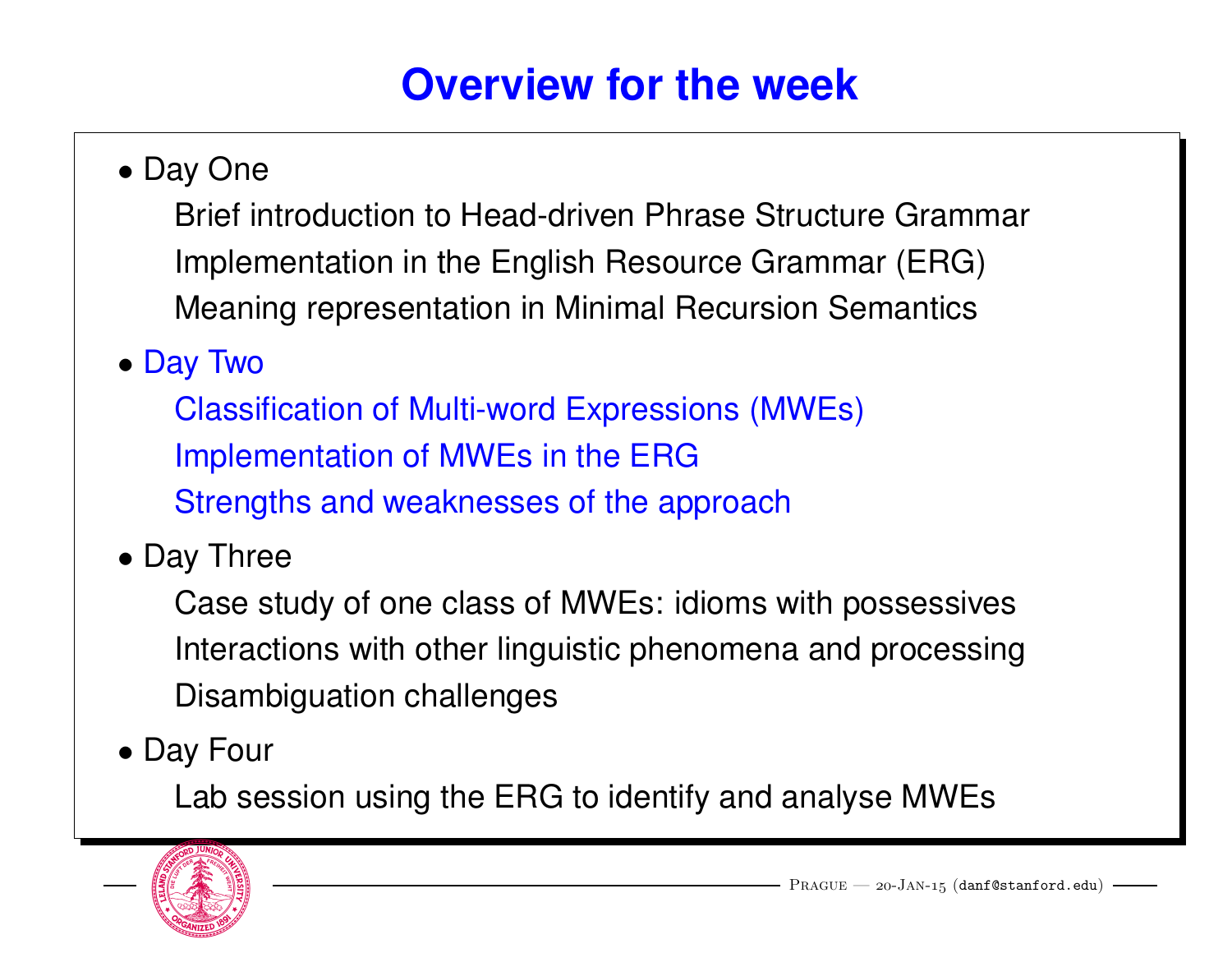#### **Properties of Multi-word Expressions**

- Syntactically flexible/rigid
- Syntactically normal/idiosyncratic
- Semantically transparent/semi-transparent/opaque

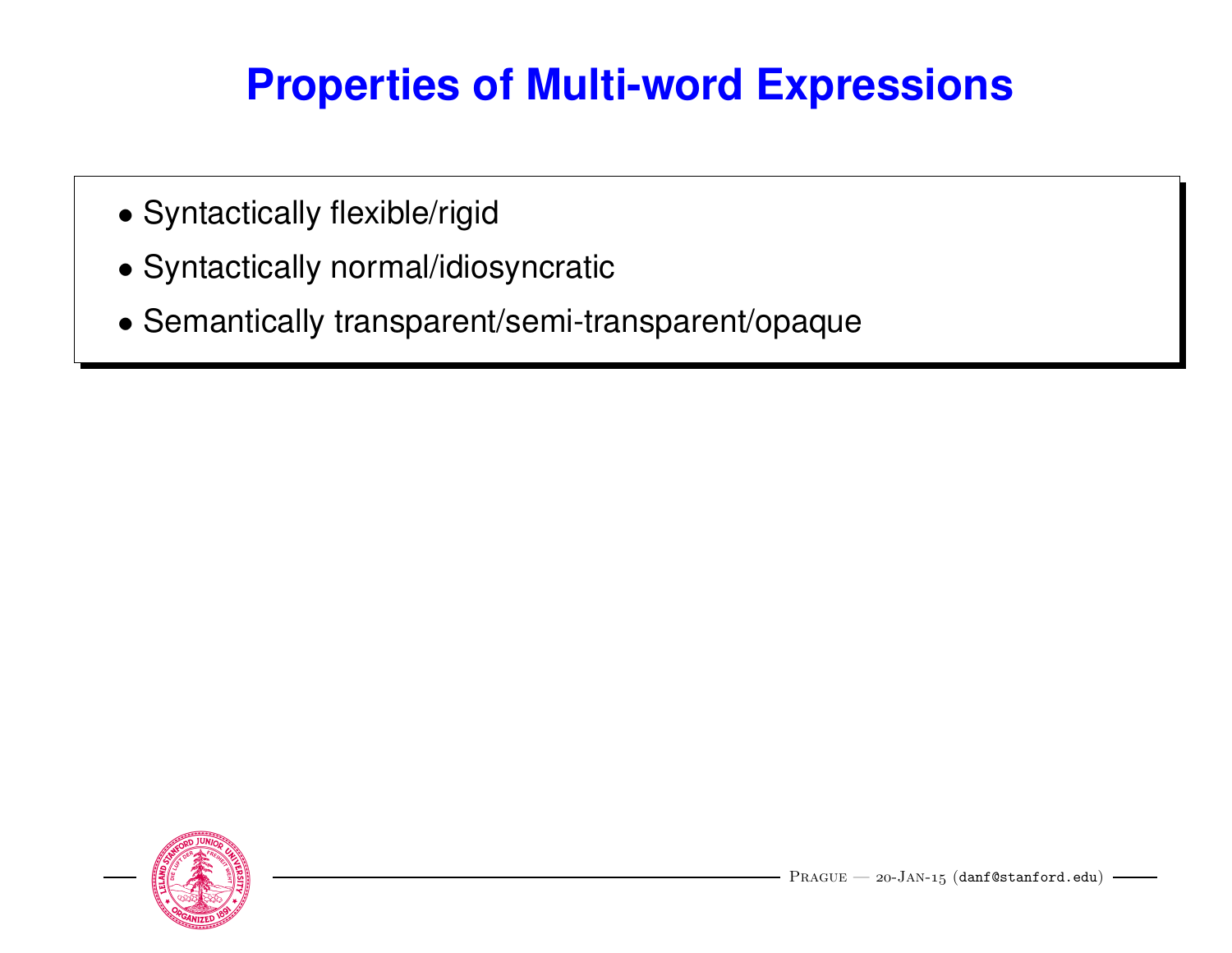#### **Inflexible Multi-word Expressions**

#### • Words with spaces

No variation: *ad hoc, in spite of, by and large, in short \*in shorter, in very short*

- Semi-fixed expressions
	- Inflectional morphology
	- *kicked the bucket, shot the breeze, parts of speech*

Reflexive pronoun variants

– *kick oneself/herself/ourselves/...* (to regret)

Syntactic inflexibility

– *\*the breeze was shot, \*shot the big breeze, \*shot a breeze*

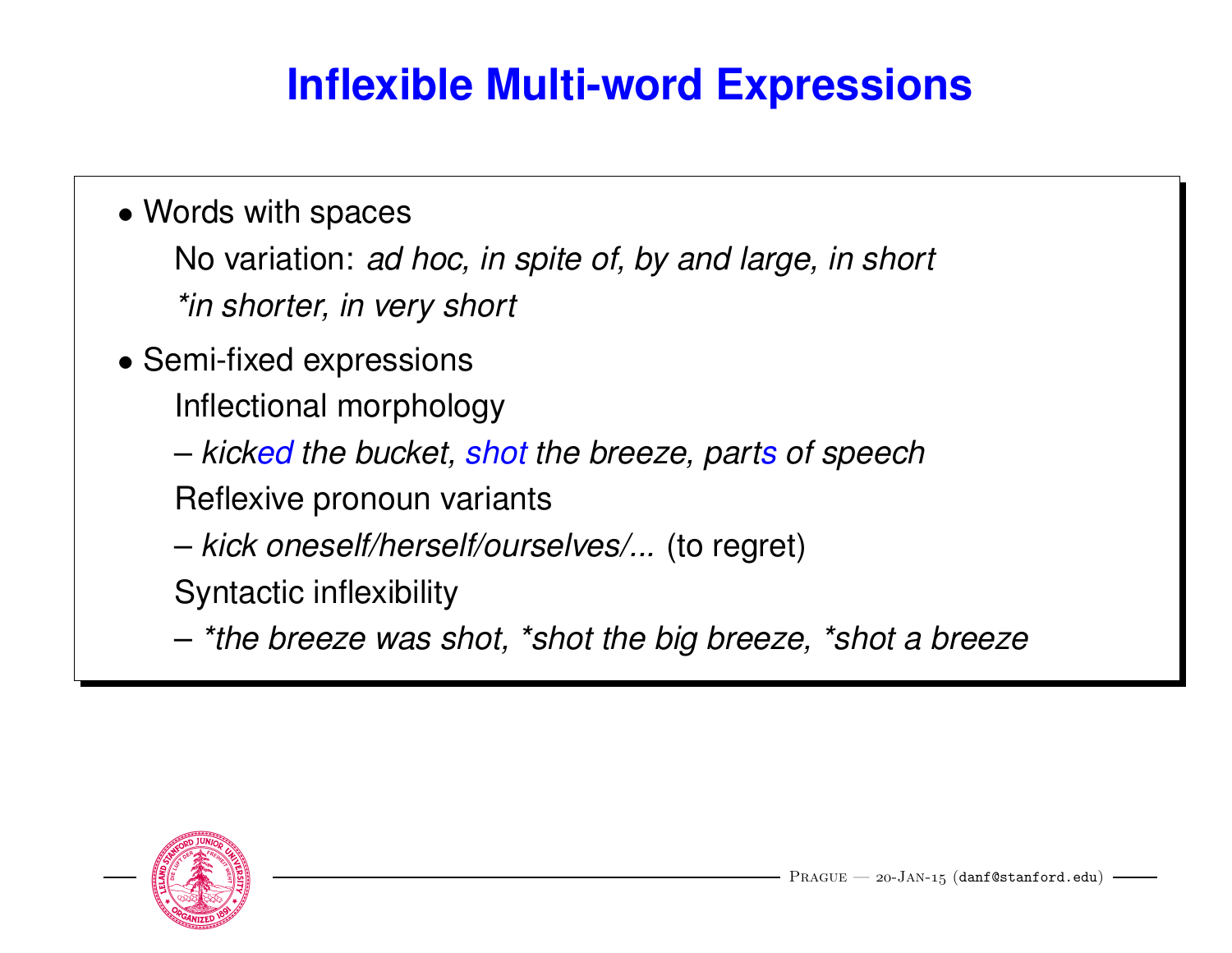#### **Flexible Multi-word Expressions**

- Head plus dependent Verb-particle constructions: *look X up, call X up, phone X up* but *\*telephone X up* Determinerless PPs: *on top, at eye/ground level* but *\*on very top, \*at level* Light verbs: *take a bath, give a lecture* but *\*do a bath, \*make a lecture*
- Idioms: *keep tabs on X, take note of X*
- Proper names:

*International Business Machines, Macy's Inc. the San Francisco 49ers*

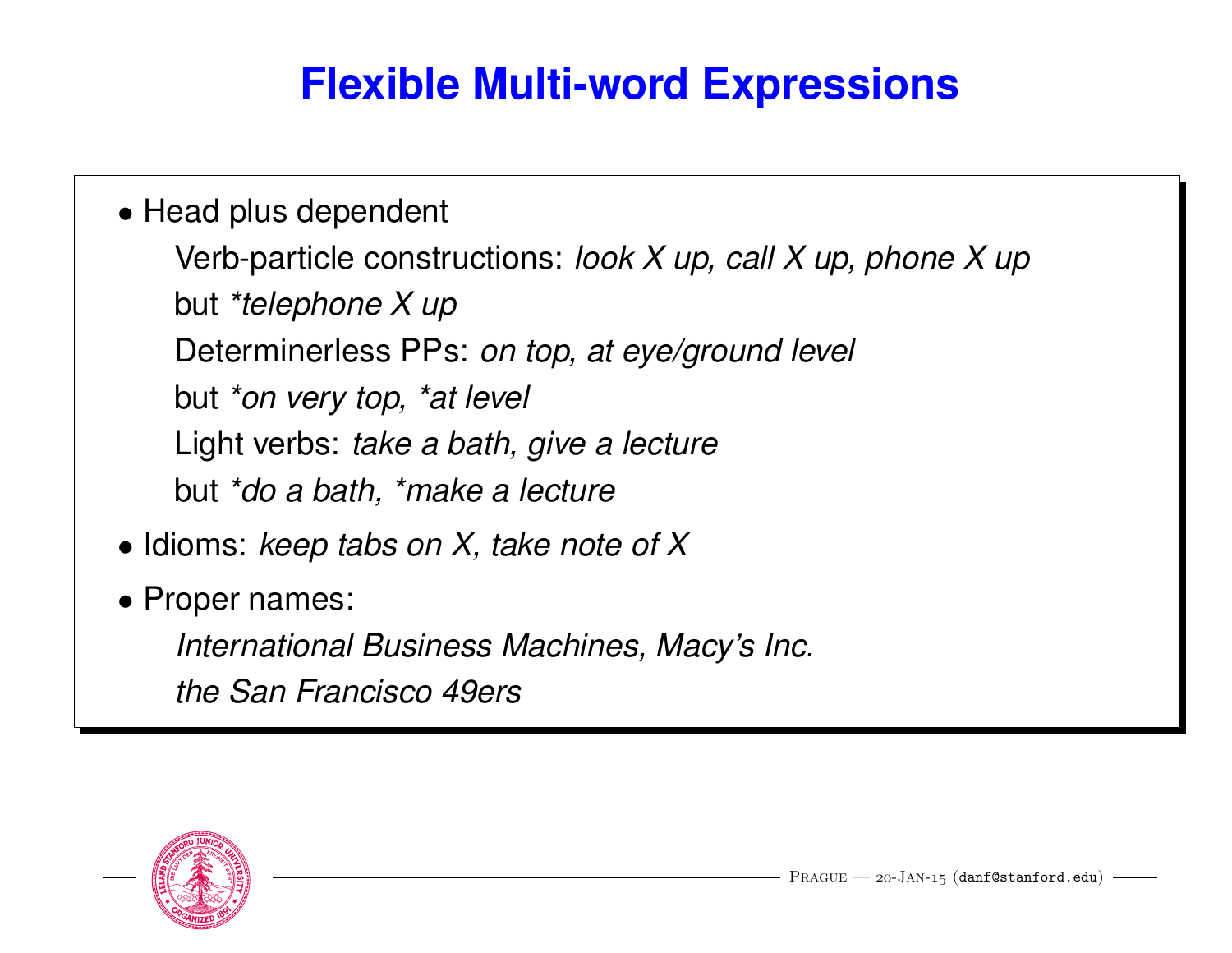#### **Words with spaces in the ERG lexicon**

*One should avoid ad hoc solutions.*

ad hoc  $a1 := aj - i$  le & [ ORTH < "ad", "hoc" >, SEMPRED "\_ad+hoc\_a\_1\_rel" ].

*They were by and large just starting to understand.*

by and large  $adv1 := av$ -i-vp le & [ ORTH < "by", "and", "large" >, SEMPRED "\_by+and+large\_a\_1\_rel" ].

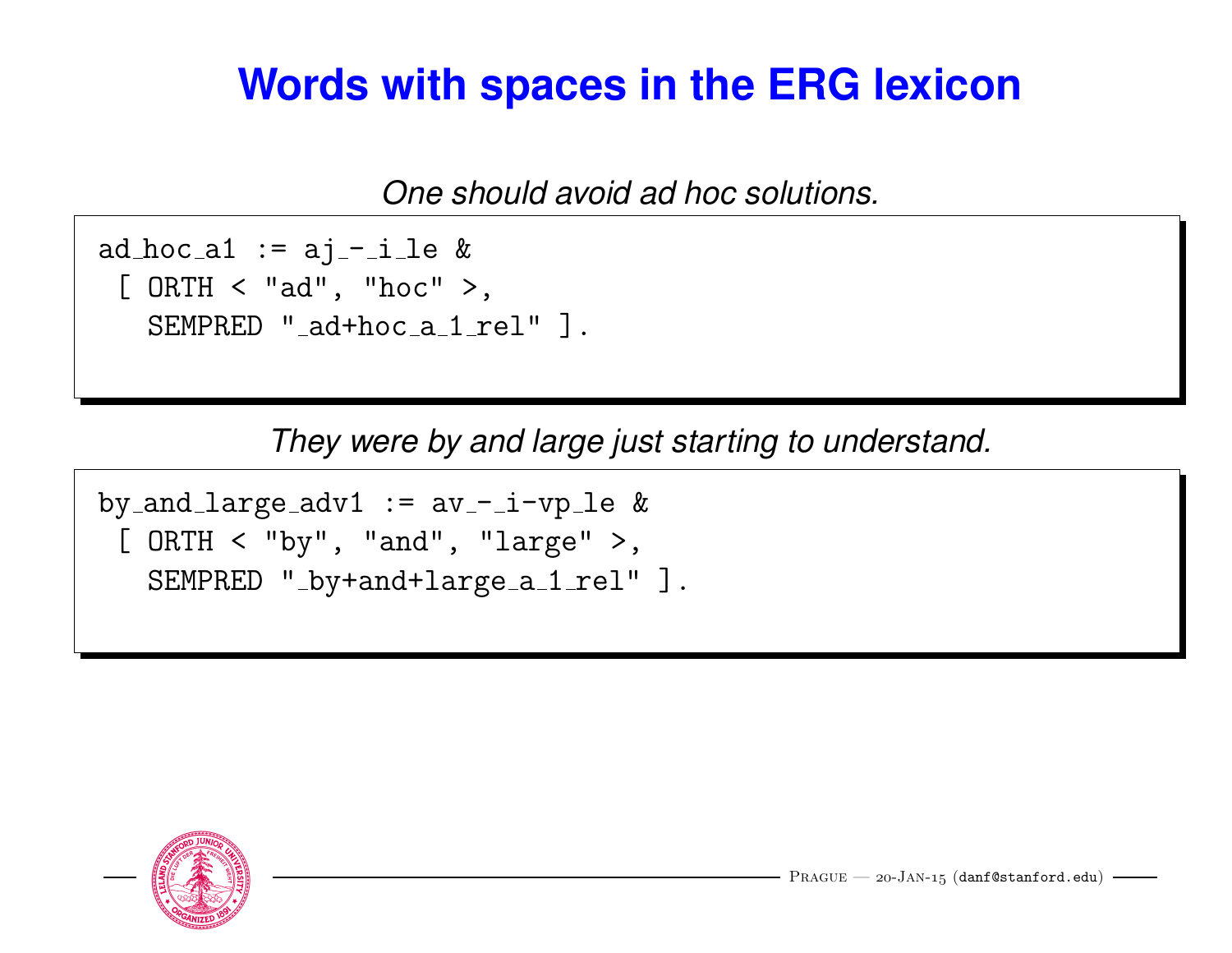#### **Inflexible idioms in the ERG lexicon**

*That politician finally kicked the bucket.*

```
kick v1_i := v_n p_s g - idm_l e &
[ ORTH < "kick" >,
  SEMPRED " kick v i rel" ].
```
bucket  $n1 := n - c$  le &  $[$  ORTH  $<$  "bucket"  $>$ , SEMPRED "\_bucket\_n\_1\_rel" ].

```
kick+the+bucket := v_nnp_idiom_mtr &
 [ INPUT.RELS < [ PRED "_kick_v_i_rel" ],
                   [ PRED "_{\text{bucket\_n\_1\_rel}}" ] > ].
```
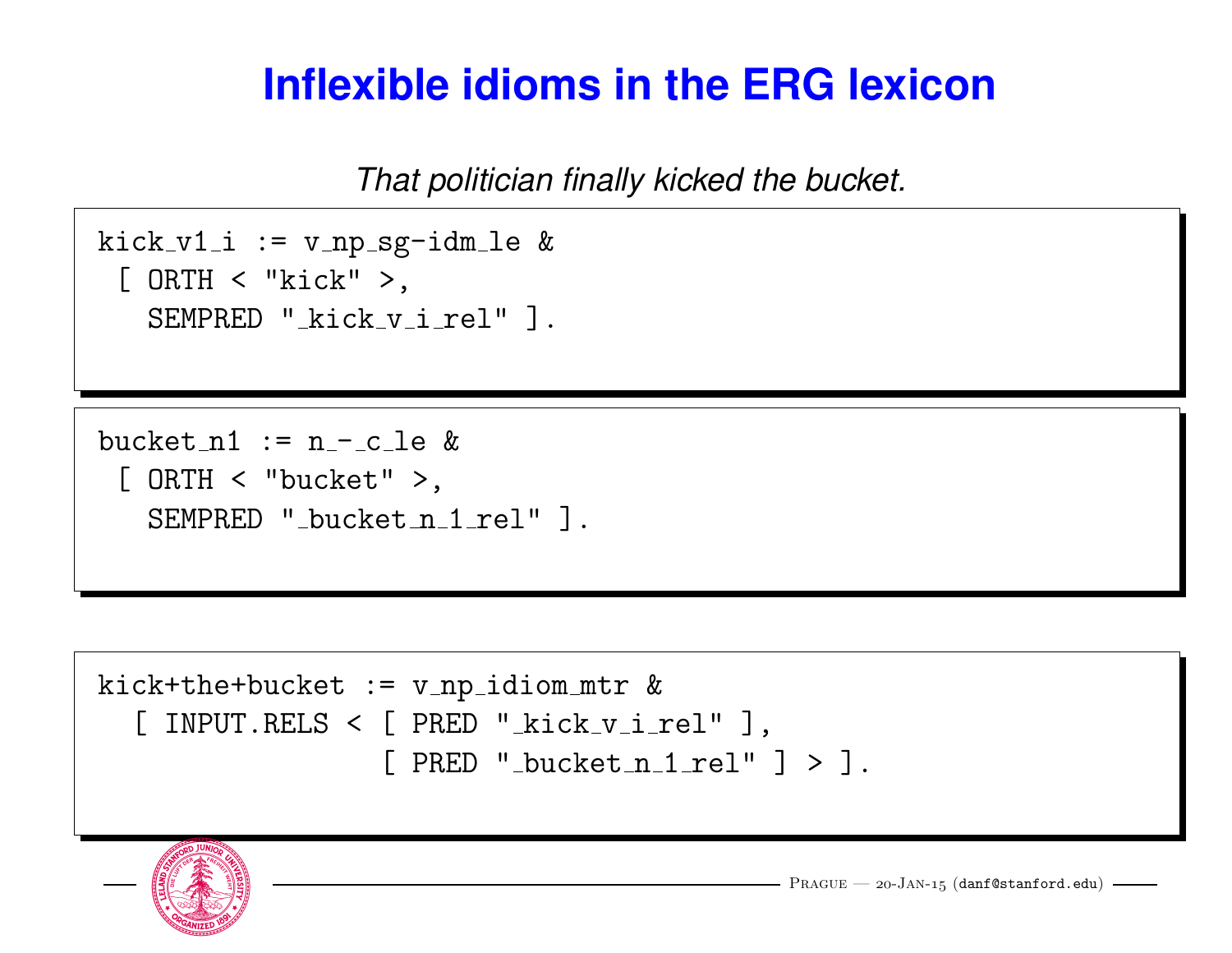#### **Verb-particle constructions**

- Usually intransitive or transitive verbs
- Transitives usually allow reordering of NP and particle So not  $[V + PP]$  but rather  $[V + P + NP]$  or  $[V + NP + P]$
- Transitives also allow passives, both verbal and adjectival
- Semantics can be transparent or opaque

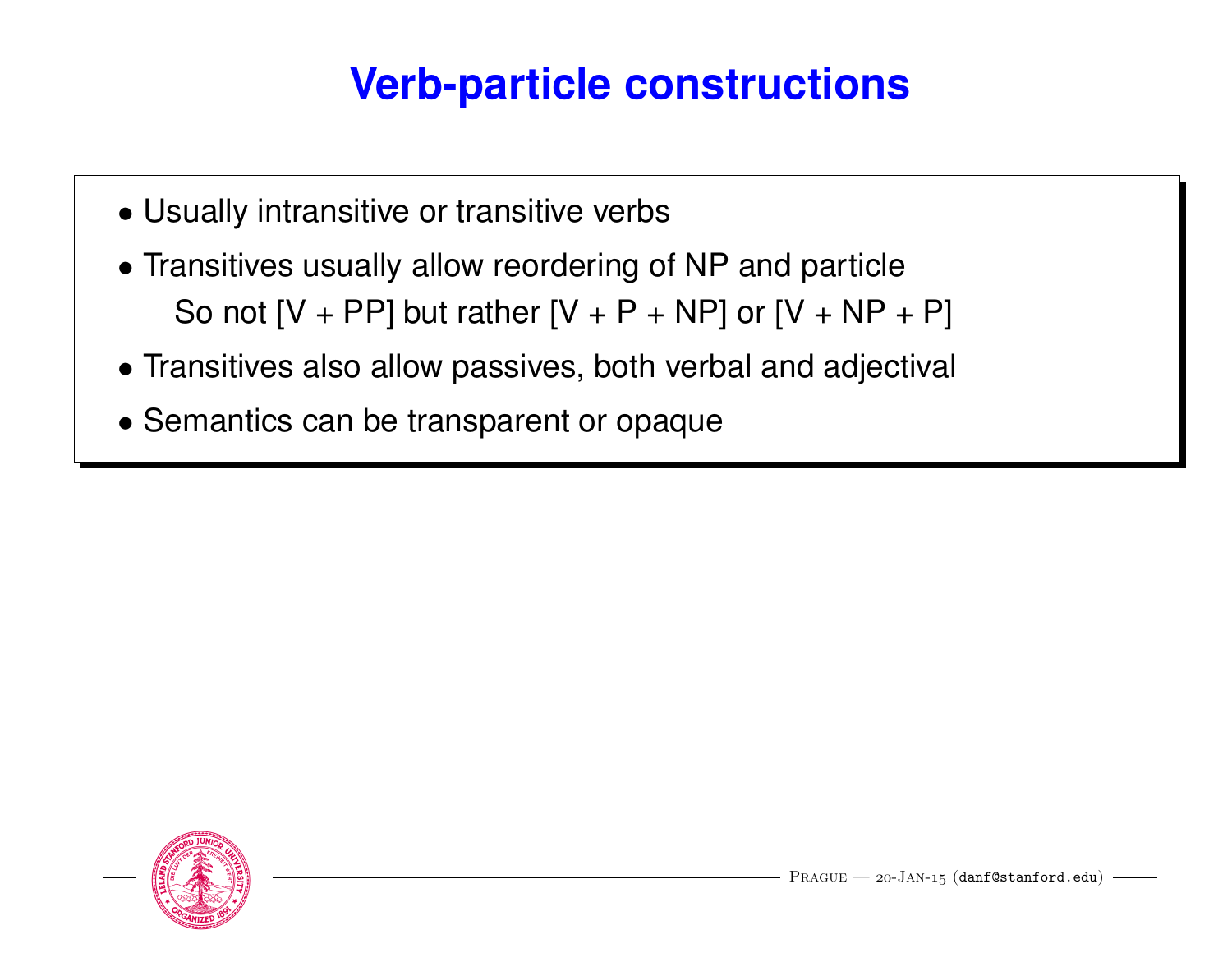#### **Some more verb-particle constructions**

• Verb + Particle +  $PP$ 

*get away with X, keep up with X, make up for X.*

- Verb + Particle + Clause, with expletive *it* subject *It turns out that he needs a ride.*
- Verb  $+$  Particle  $+$  Clause, with normal subject *We pointed out that he needs a ride.*
- Verb + Particle +  $PP$  + Clause *We pointed out to her that he needs a ride.*
- Verb  $+$  Particle  $+$  Infinitival-VP *She turned out to be a genius.*
- Verb + Particle +  $VP$ -ing *We kept on making the same mistake.*
- Verb + Particle + PredPhrase *He ended up richer than you.*

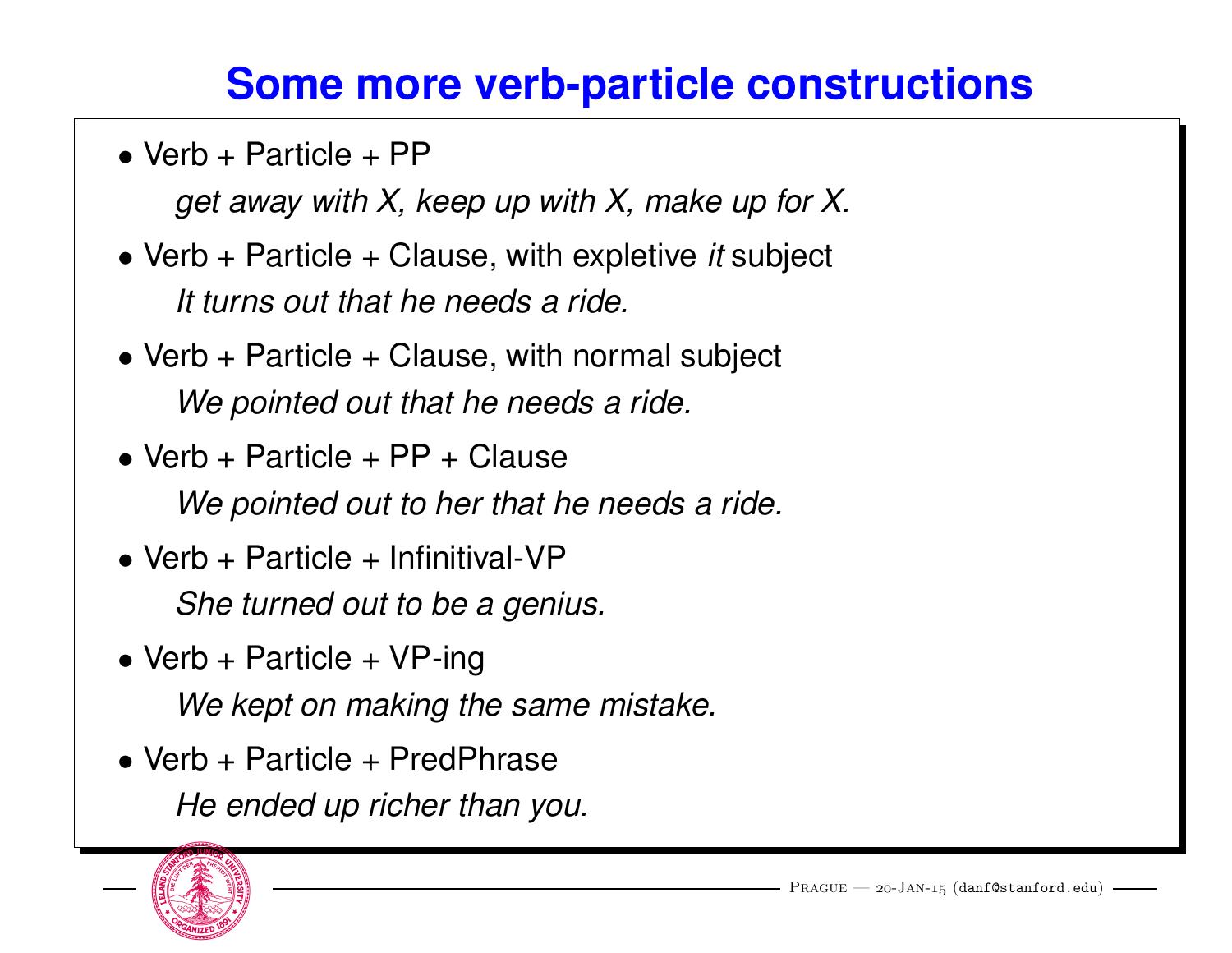#### **One more frequent verb-particle construction**

• Verb +  $NP$  + Particle + PP

*We boiled the discussion down to two basic ideas. She made the check out to her brother. The wall was made up of old bricks. You should trade in your old phone for a new one.*

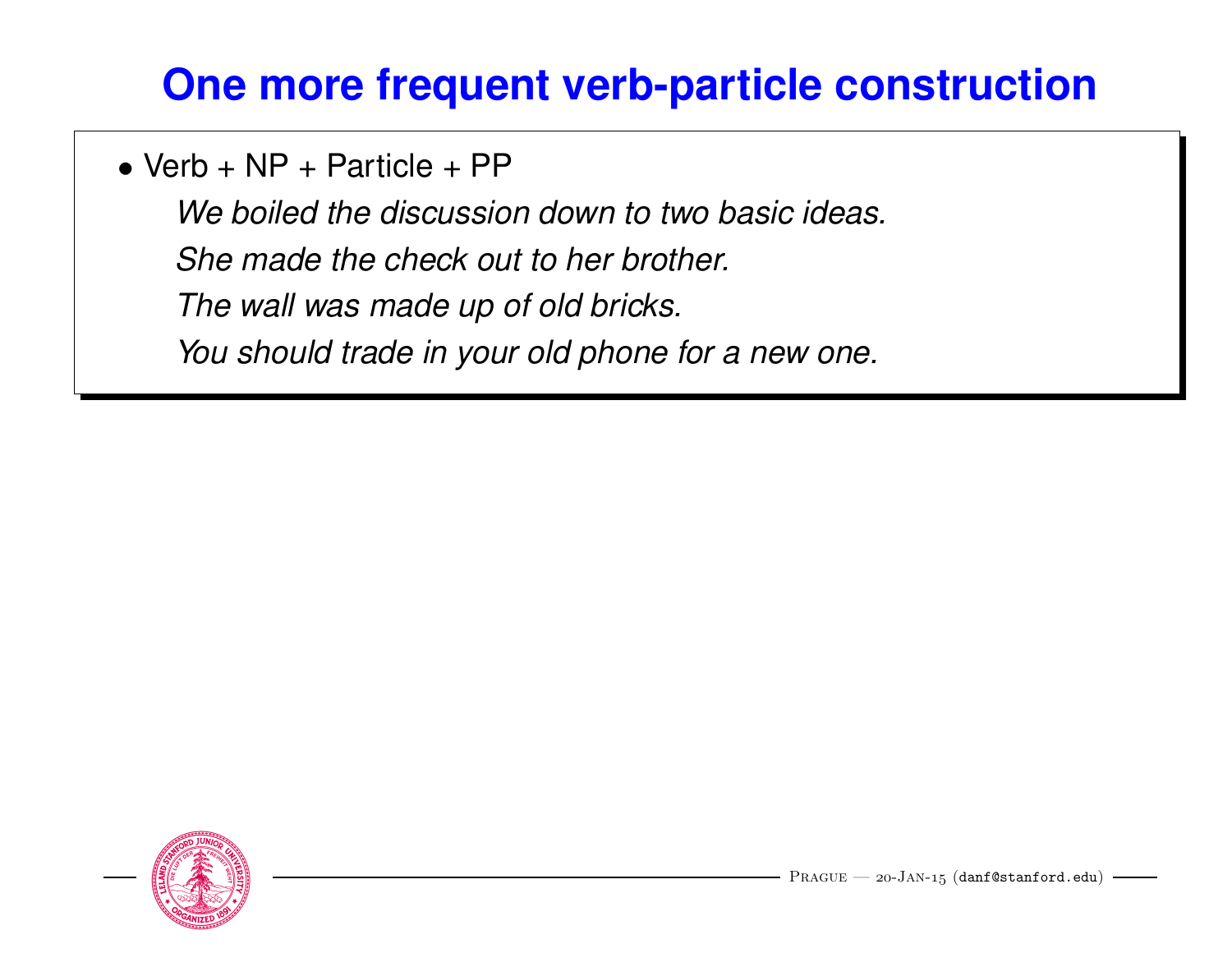#### **Verb + Particle in the ERG lexicon**

*We need to look that answer up.*

```
look_up_v1 := v_p-np_le &[ ORTH < "look" >,
  SEMPRED "_look_v_up_rel",
  COMPKEY _up_p_sel_rel ].
```
up  $prtcl := p_np_ptcl_l$ e &  $[$  ORTH  $<$  "up"  $>$ , SEMPRED \_up\_p\_sel\_rel ].

```
NP-particle_1r := lex-rule &
[ DTR [ SYNSEM generic_NP_particle_verb ],
  SYNSEM generic_particle_NP_verb,
  ALTS.NPPART + ].
```
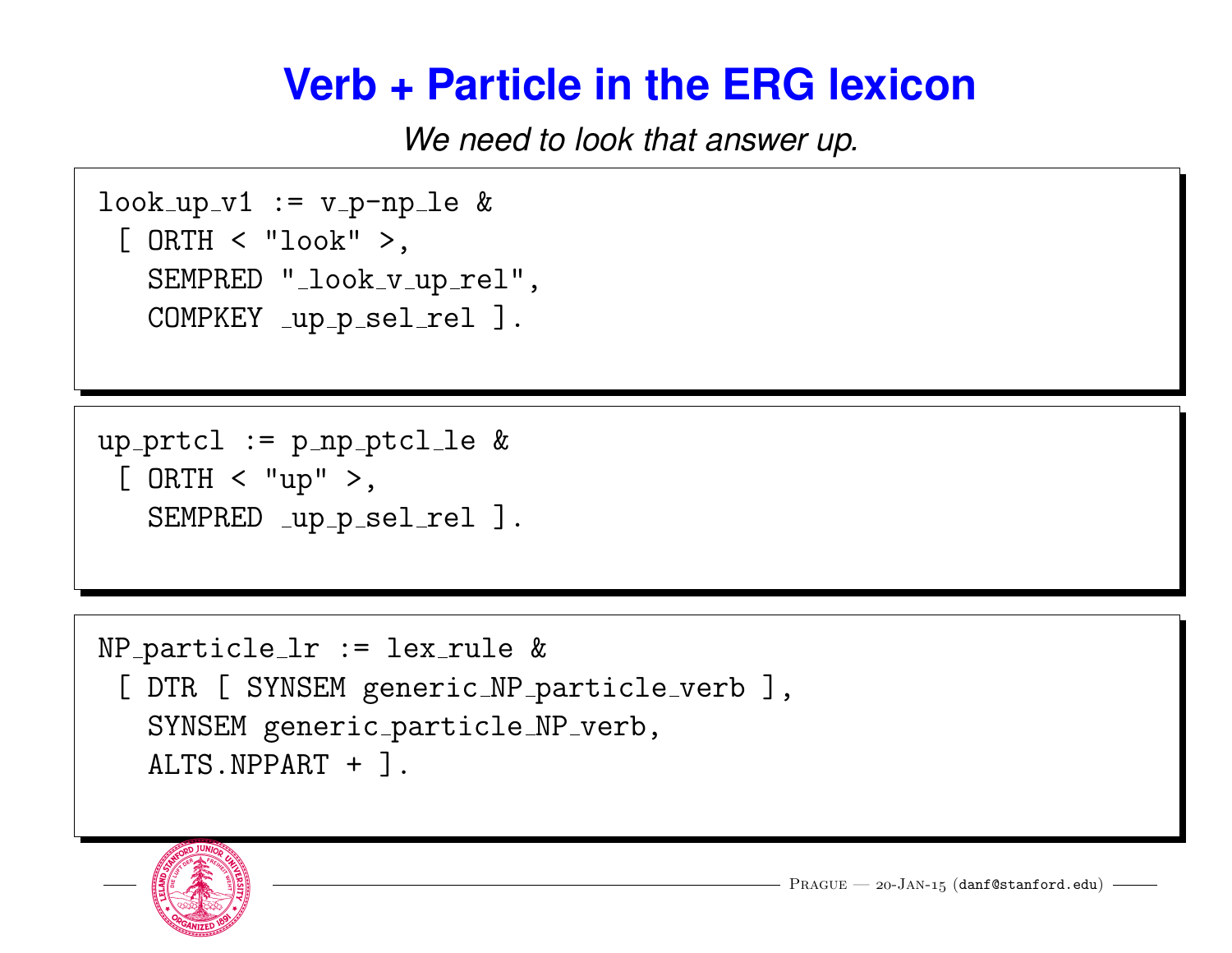#### **Verb + Particle + PP**

*They made up for their earlier mistakes.*

```
make-up_for_v1 := v_p-pp_le &[ ORTH < "make" >,
  SEMPRED "_make_v_up-for_rel",
  COMPKEY _up_p_sel_rel,
  OCOMPKEY _for_p_rel ].
```
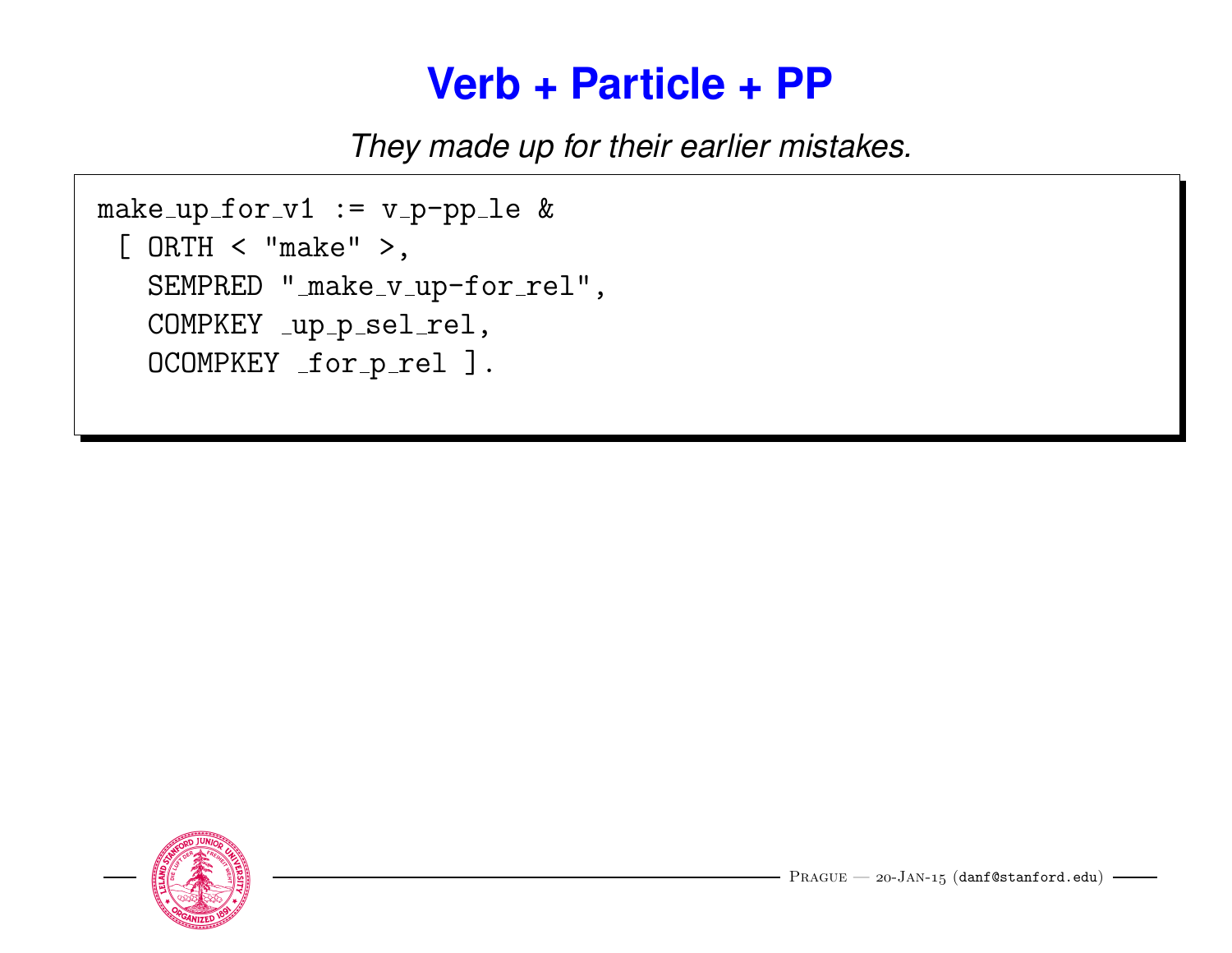#### **Inflexible order for Verb + Particle**

*We will see you around. \*We will see around you. They should do the problem over. \*They should do over the problem.*

```
do_{over_v1} := v_{np-p_{1e}} \&[ ORTH < "do" >,
  SEMPRED "_do_v_over_rel",
  COMPKEY _over_p_sel_rel ].
```
 $v$ \_np-p\_le := main\_verb & [ SYNSEM np\_particle\_noalt\_verb, ALTS.NPPART - ].

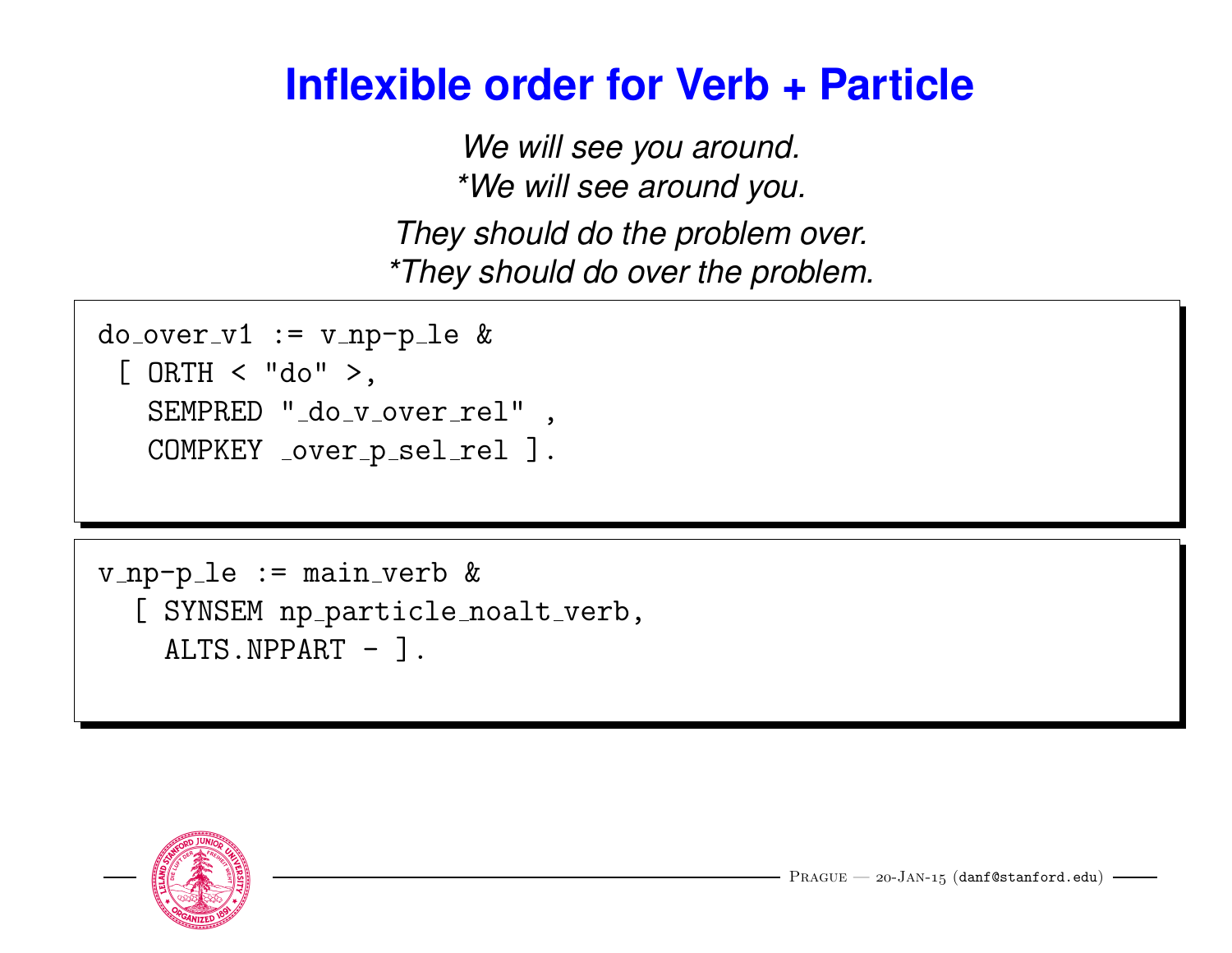#### **Determinerless PPs in the ERG**

*That book should really be on top (of the stack). \*Top of a tall building is usually a windy place.*

```
top_i_n1 := n_pc-brno-of_le &[ ORTH < "top" >,
  SEMPRED "_top_n_1_rel" ].
```

```
on+top := detless pp idiom mtr &
 [ INPUT.RELS < [ PRED _{\text{on-p-rel}} ],
                    [ PRED "_top_n_1_rel" ],[ PRED idiom q<sub>-i-</sub>rel ] > ].
```

```
detlesspp np phrase := generic bare np phrase &
 [ ARGS < [ SYNSEM. MINOR bare nom rel ] >,
   C-CONT. RELS < [PRED idiom_q_i_{rel}] > ].
```
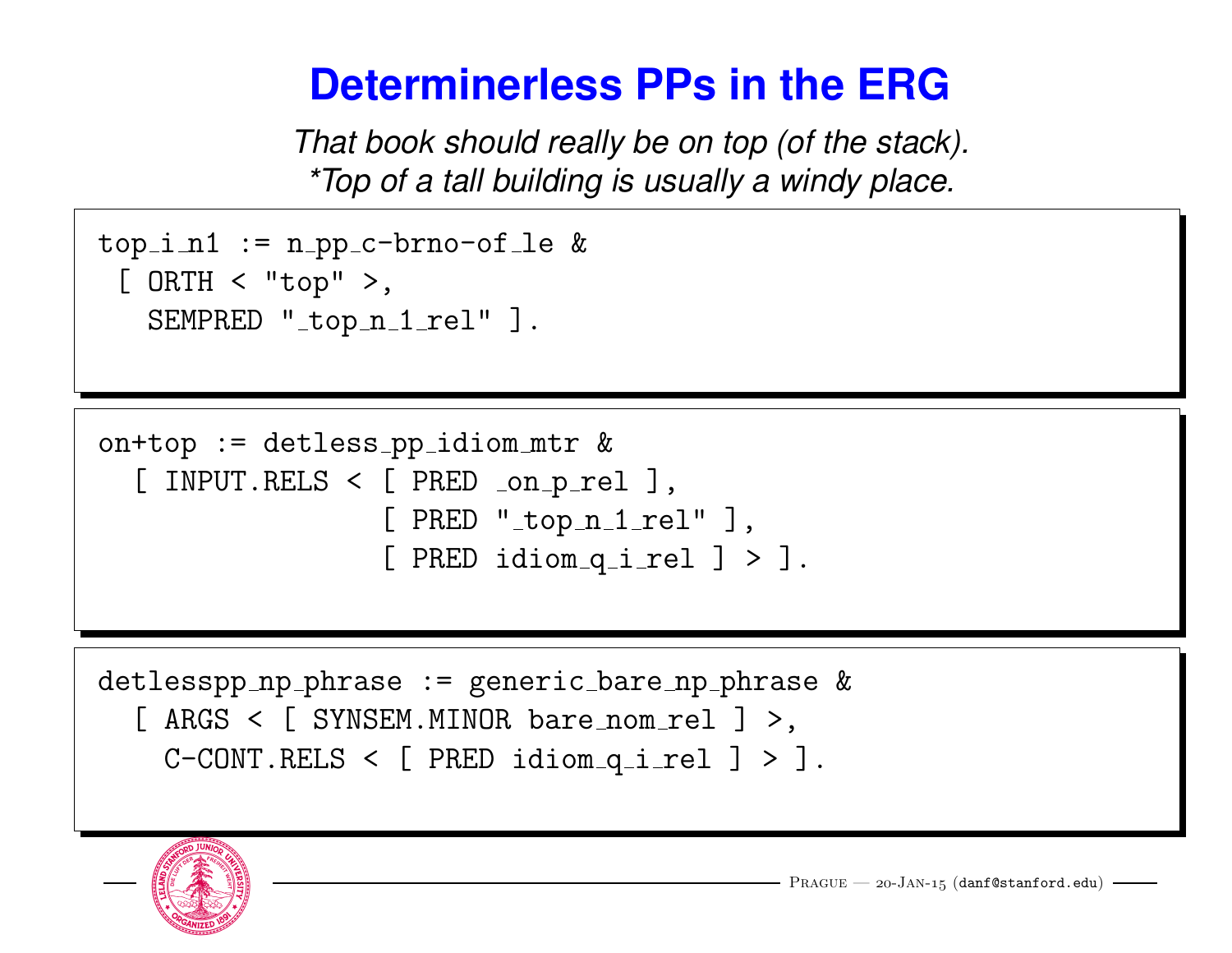### **Varieties of Detless PPs**

- No modification *on top, \*on extreme top, \*on bookcase top*
- Optional modification with adjective *in (sharp) contrast, in (full) view*
- Optional modification with compound *in (lock) step, on (summer) holiday \*in equal step, \*on long holiday*
- Obligatory modification with adjective *at close range \*at range*
- Obligatory modification with compound *at eye level, at ground level, at sea level \*at level*

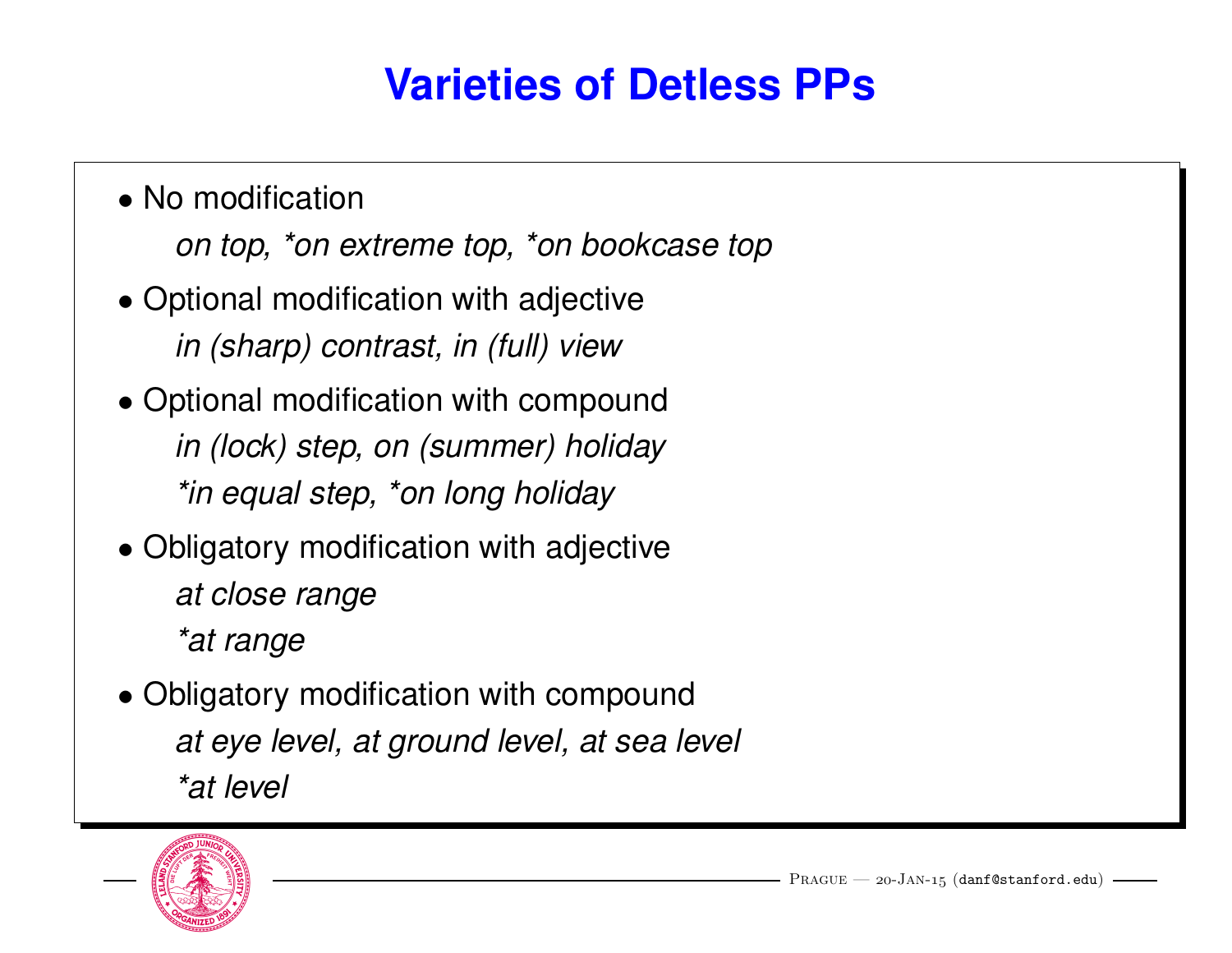#### **Lexical types for Detless PPs in the ERG**

n - c-brno le : No modification n - c-brj\* le : Optional adjective modification n--c-brj le : Obligatory adjective modification n - c-brn\* le : Optional compound modification n--c-brn le : Obligatory compound modification

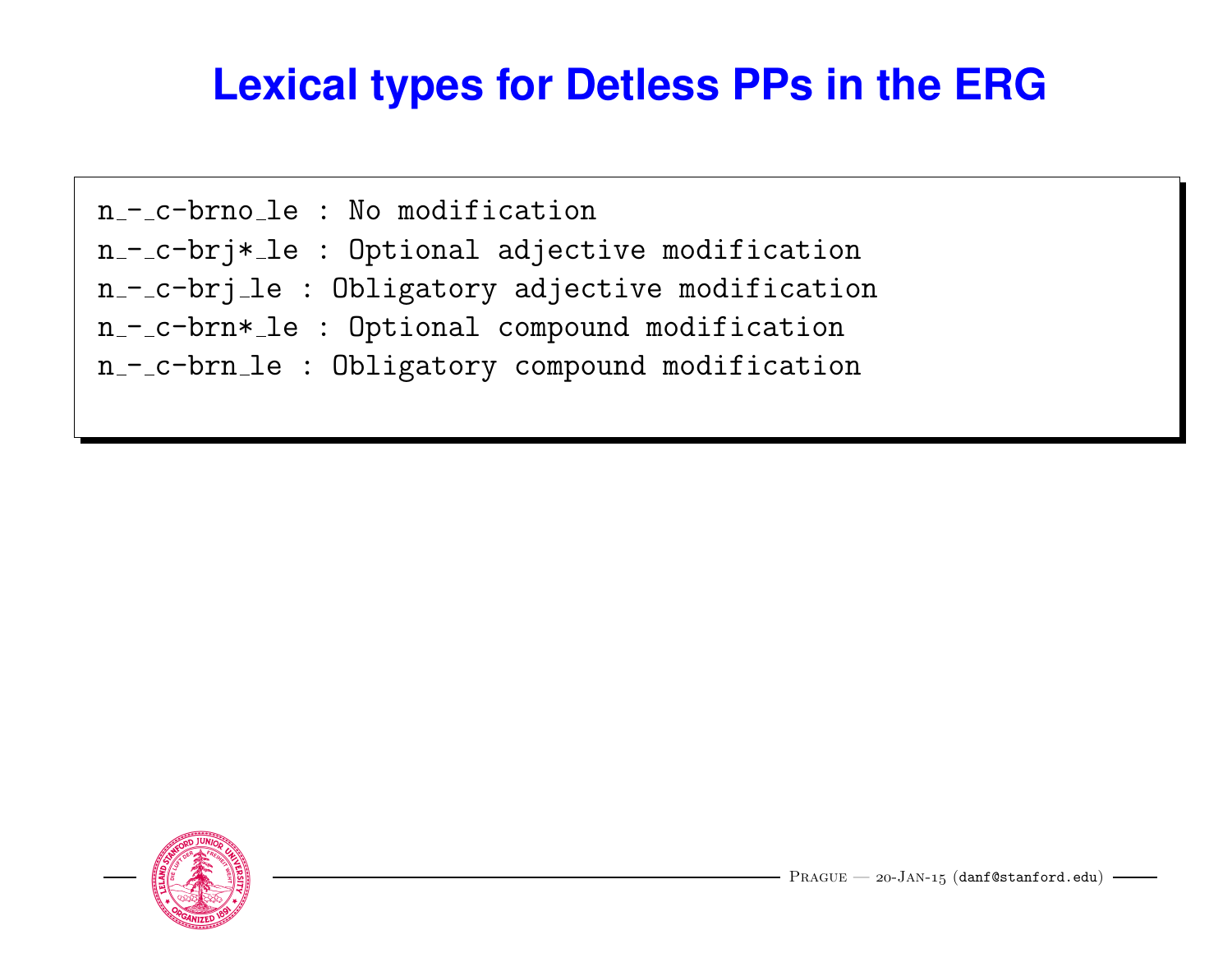#### **Types of idioms in the ERG**

 $\bullet$  V + bare-N + PP

*give rise to, make way for, take note of*

 $\bullet$  V + bare-N

*hit bottom, play catch, take place*

- Light-V  $+$  Adjective *make sure (of X), make light of X, make good on X*
- $\bullet$  V + NP + XP

*keep X company, keep X a secret, call X quits*

 $\bullet$  V + NP

*kick the bucket, suck eggs*

 $\bullet$  N + P + bare-N

*point of view, sleight of hand*

 $\bullet$  V + NP + P + XP

*take X for granted, take X completely for granted*

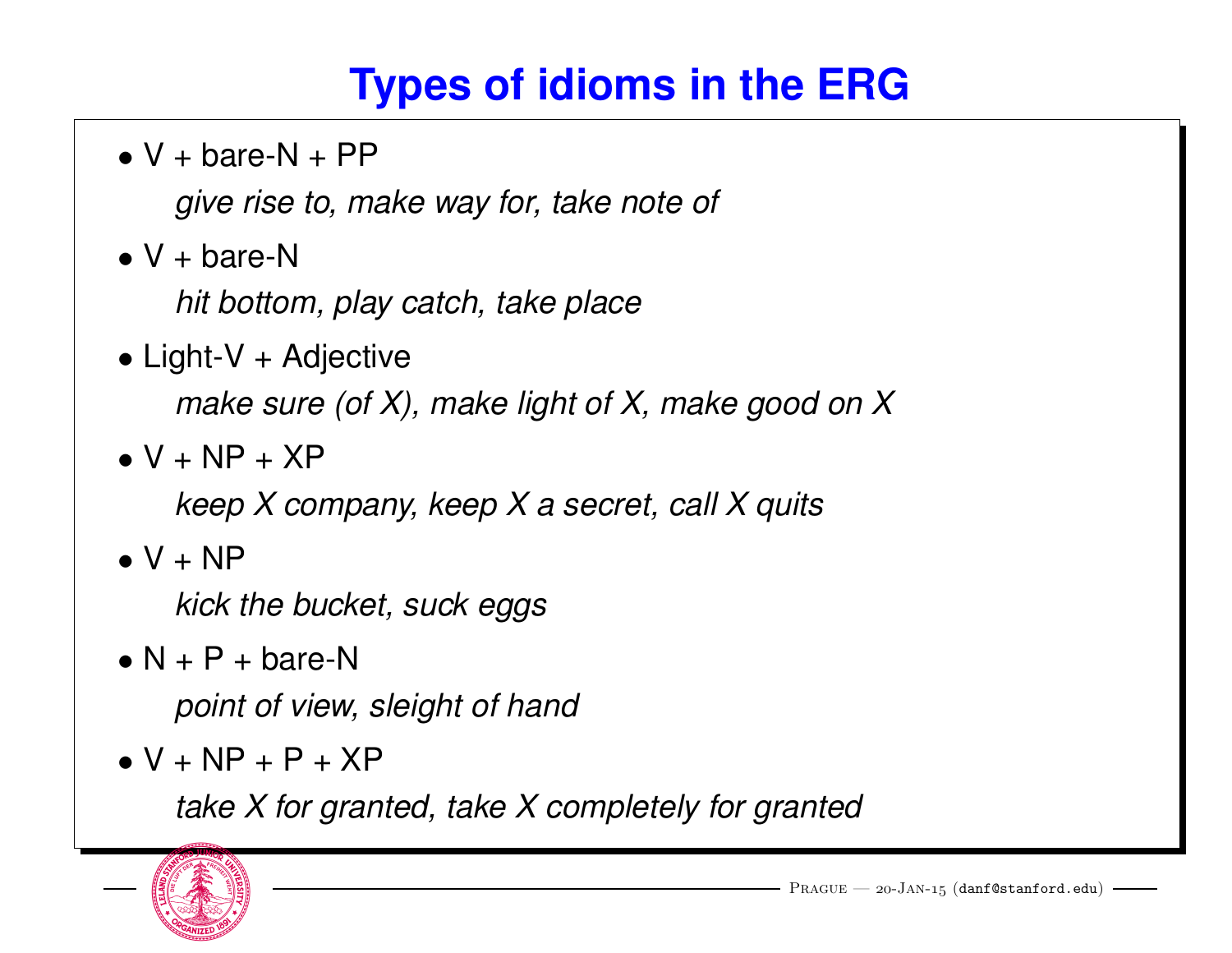#### **Idiom rules in the ERG**

*That comment gave rise to a big argument.*

```
give+rise+to := v_{\text{mbar}}pp_idiom_mtr &
 [ INPUT.RELS < [ PRED "give_v_to-i_re1" ],
                  [ PRED "risen_i_{rel}" ] > ].
```
*Several meetings took place quietly.*

```
take + place := v_{\text{mbar\_idiom\_mtr}} &
  [ INPUT.RELS < [ PRED "\text{take\_v\_of-i\_rel}" ],[ PRED "_{\text{place\_n\_i\_rel}}" ] > ].
```
*We shouldn't make light of his problems.*

```
make+light := v<sub>-</sub>light<sub>-</sub>adj<sub>-</sub>idiom_mtr &
  [ INPUT.RELS < [ PRED " make_v_i_rel" ],
                      [ PRED "linghtaofrel" ] > ].
```
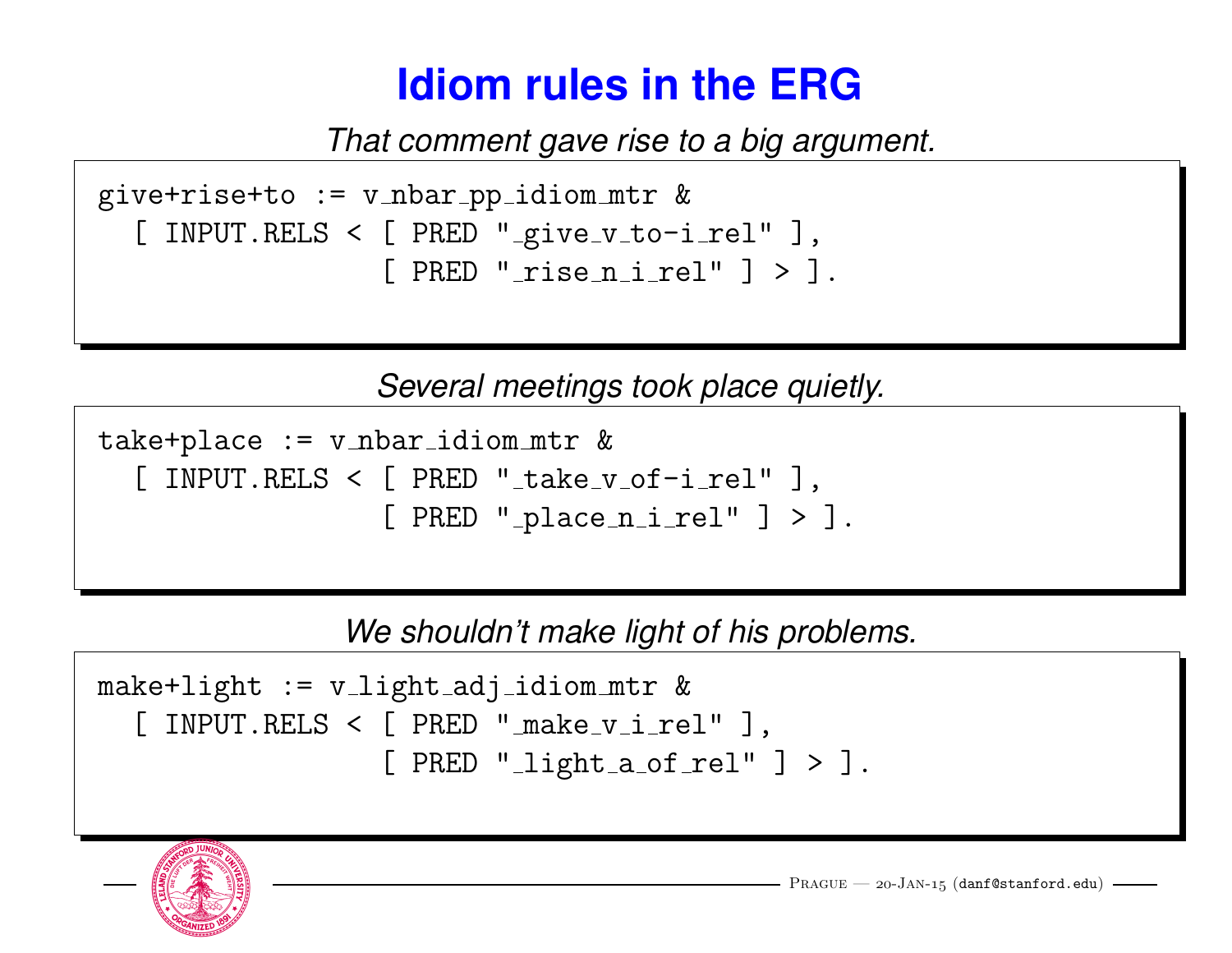#### **More idiom rules in the ERG**

*Someone needs to keep him company while he's ill.*

```
keep+company := v_n p_xidiom mtr &
[ INPUT.RELS < [ PRED " keep v_i rel" ],
                [ PRED "_company_n_of_rel" ] > ].
```
*That politician finally kicked the bucket.*

```
kick+the+bucket := v(np_idiom_mtr &[ INPUT.RELS < [ PRED "_kick_v_i_rel" ],
                 [ PRED "_the_q_rel" ],[ PRED "_bucket_n_1_rel" ] > ].
```
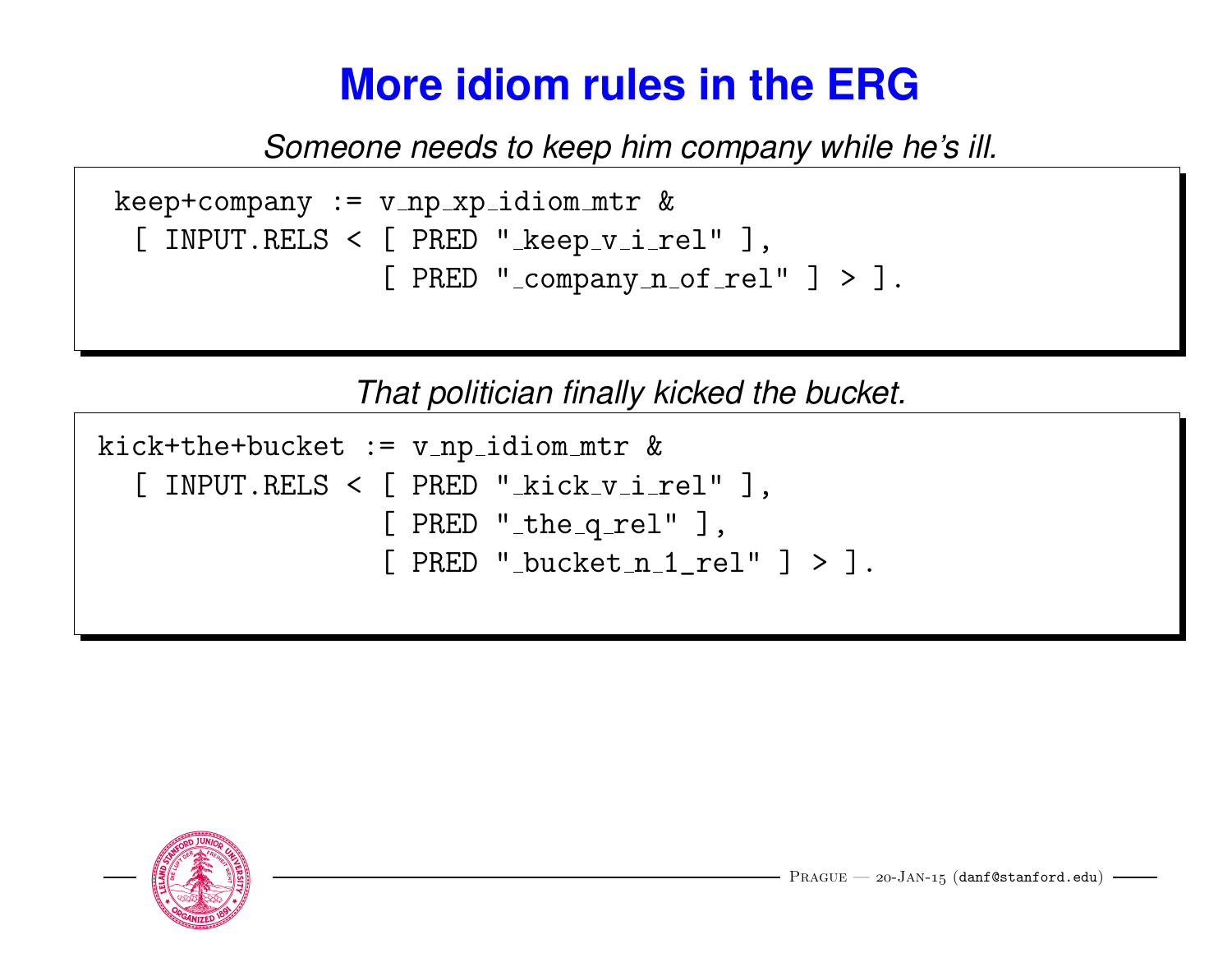### **More idiom rules in the ERG**

*I was sympathetic to that point of view.*

```
point+of+view := noun detless pp idiom mtr &
 [ INPUT.RELS < [ PRED "_point_n_of_rel" ],
                 [ PRED "_view_n_of_rel" ],[ PRED idiomq_ii rel ] > ].
```

```
point_n3 := n(pp_c-ns-b1_l[ ORTH < "point" >,
  SEMPRED "_point_n_of_rel",
  COMPKEY _of_p_sel_rel ].
```
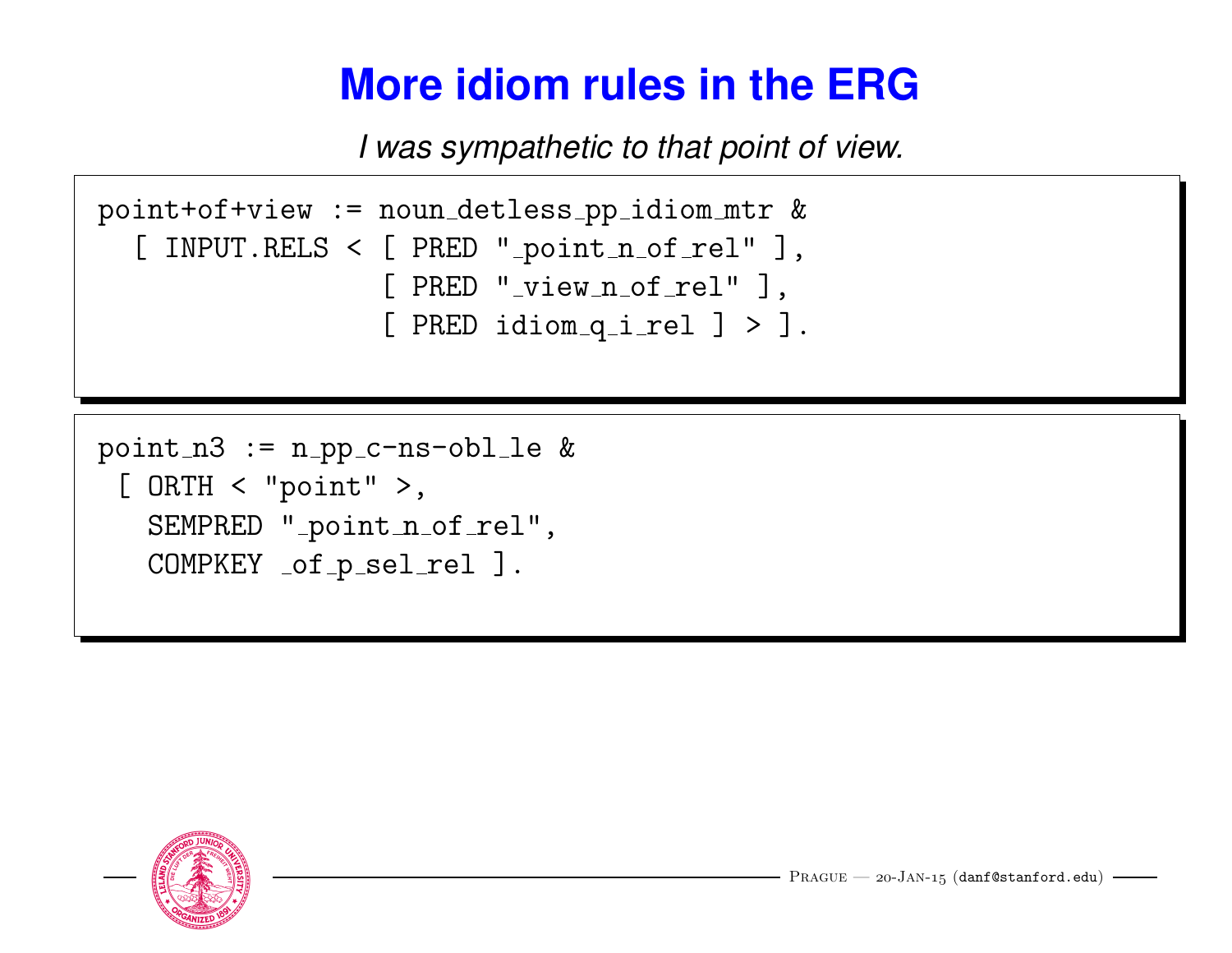#### **Some syntactically odd MWEs**

- *We often take him for granted.*
- *we took ahold of the handle.*
- *She is the buyer of last resort.*

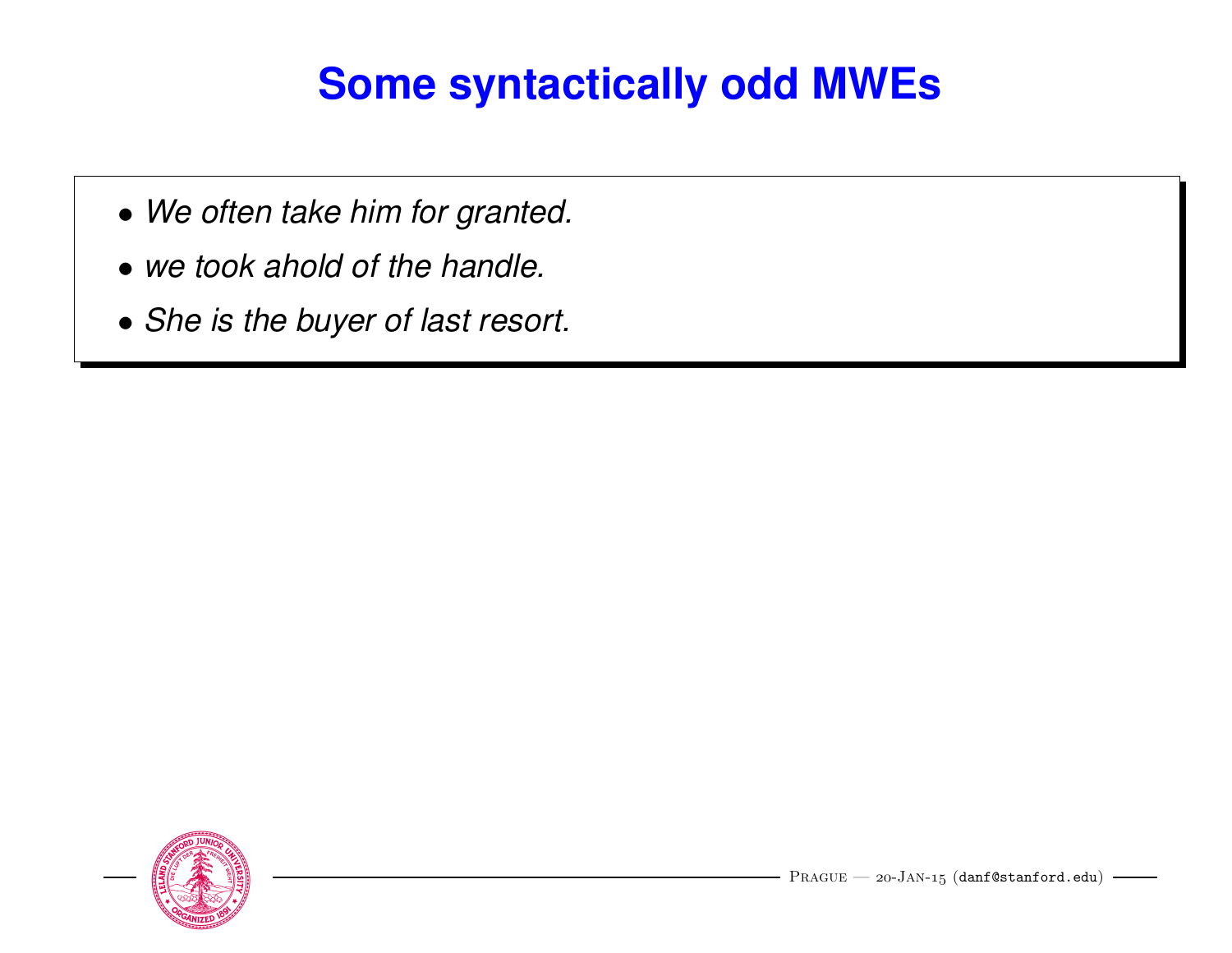#### **Weaknesses of this approach to MWEs**

- Manual effort is required to define lexicon and idiom constraints
- Post-parse filtering on MRS can lead to higher parsing costs
- Some MWE-specific syntactic rules are required (e.g. bare-NP)